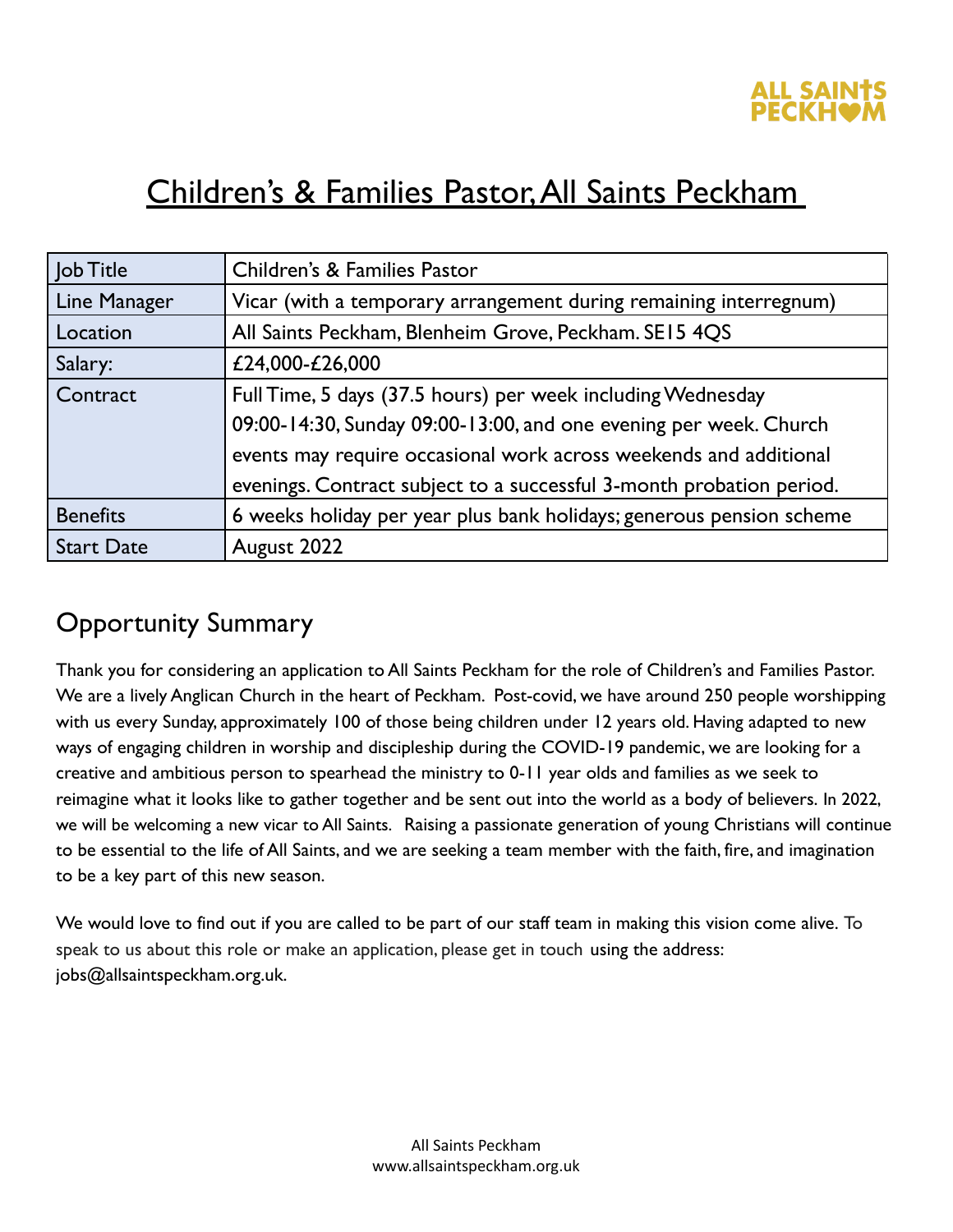

### How to Apply

| Application             | Please send the following:<br>1. Your CV, including contact details of two referees - one personal, one<br>professional – who are happy to be contacted by us for a conversation should<br>you be short-listed for an interview.<br>2. Up to 500 words summarising why you believe God may be calling you to this<br>role. |
|-------------------------|----------------------------------------------------------------------------------------------------------------------------------------------------------------------------------------------------------------------------------------------------------------------------------------------------------------------------|
| <b>Closing Deadline</b> | 16 June                                                                                                                                                                                                                                                                                                                    |
| <b>Interviews</b>       | Week beginning 27 June                                                                                                                                                                                                                                                                                                     |
| <b>Further</b>          | Visit www.allsaintspeckham.org.uk or email: jobs@allsaintspeckham.org.uk                                                                                                                                                                                                                                                   |
| information             |                                                                                                                                                                                                                                                                                                                            |

### Person Specification

#### **Experience**

**Essential** 

- Experience of teaching and discipling under 0-11 year olds (paid or voluntary) as part of a church ministry or Christian organisation.
- Experience of planning and facilitating creative, interactive and inspiring sessions/lessons for children.
- Proven experience of organising and leading teams, especially of volunteers.
- Experience of families engagement and/or supporting families in need.

#### Desirable

- Experience of planning and executing engaging one-off events for children and/or families.
- Experience of delivering talks, sermons, or training sessions to adults (for example, on topics of interest to families - eg, parenting).
- Experience of printed or online resource design (eg, worksheets, activity booklets, flyers).
- Experience of ChurchSuite or other comparable database programme.
- Experience of working as part of a small team.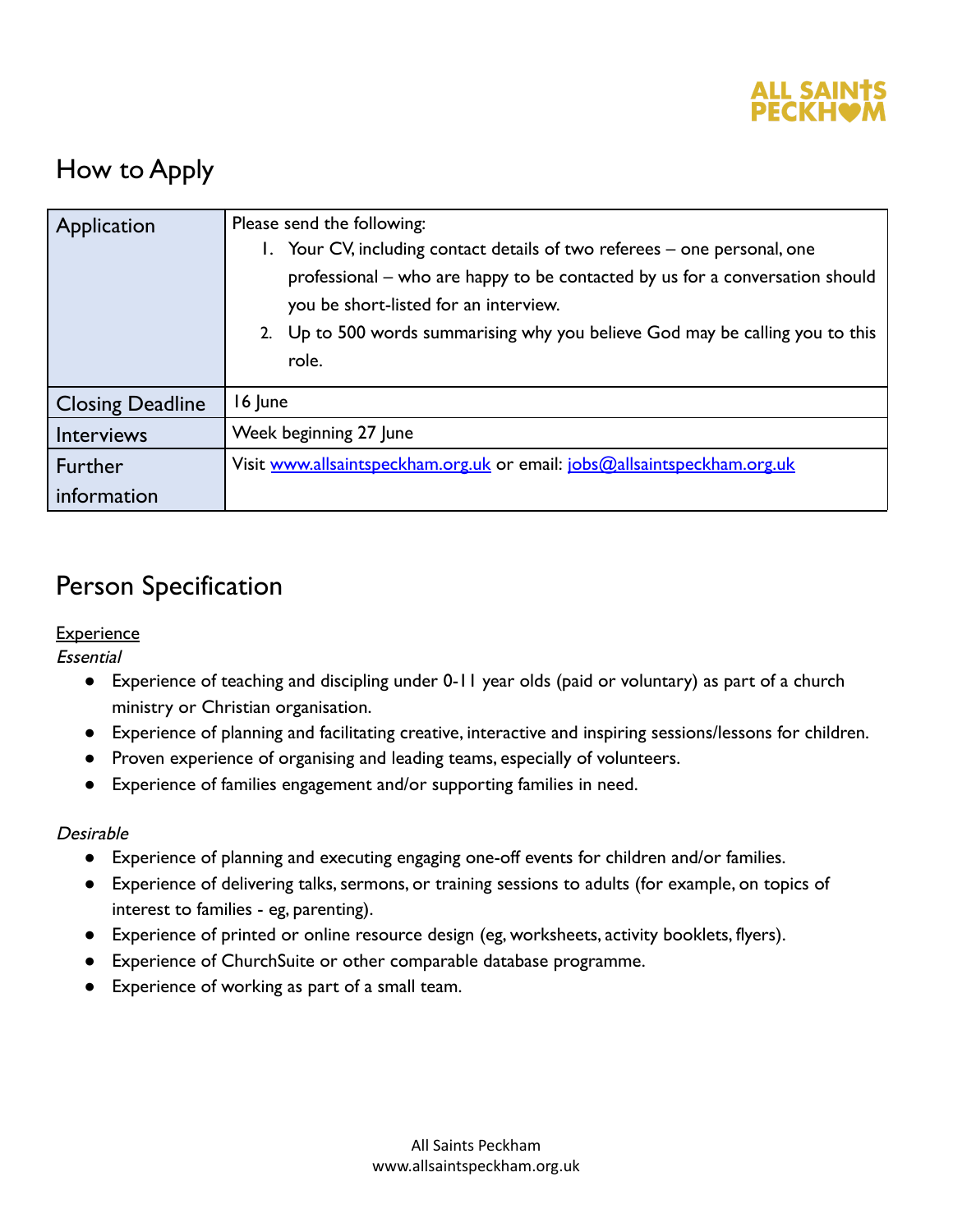

#### Skills

#### Essential

- Excellent organisational and time management skills.
- Abundant creativity and adaptability.
- Excellent communication skills, both verbal and written.
- Ability to organise, resource, nurture and encourage a large team of volunteers.
- Ability to build strong relationships with individuals, groups, and external partners.
- Ability to manage appropriate budgets.

#### Desirable

- Strong artistic and/or craft skills.
- Gifting in any additional way that encourages children to engage in worship and prayer.
- Ability to use, or quickly learn to use, simple design and video editing software, such as Canva and iMovie.

#### **Oualities**

#### **Essential**

- You are a servant-hearted team-player, who knows Jesus Christ as their Lord and Saviour.
- You are passionate about seeing children, and their families, grow and flourish as active disciples of Christ.
- You love to help the church be a welcoming home for children, creating spaces for joy and fun as they encounter Jesus.
- You have a heart for mission to families and children outside of the church, and long to welcome them into the life of the church community.

The Church of England is committed to promoting a safe environment and culture for children, young people and vulnerable adults.

The individual appointed to this role will be expected to work within the policy and procedures of the relevant safeguarding policies and attend all required safeguarding training.

This post is subject to the holder obtaining a DBS check which allows for working with children.

There is an Occupational Requirement for this post to be filled by a committed Christian who is willing to join the worshipping community of All Saints Peckham.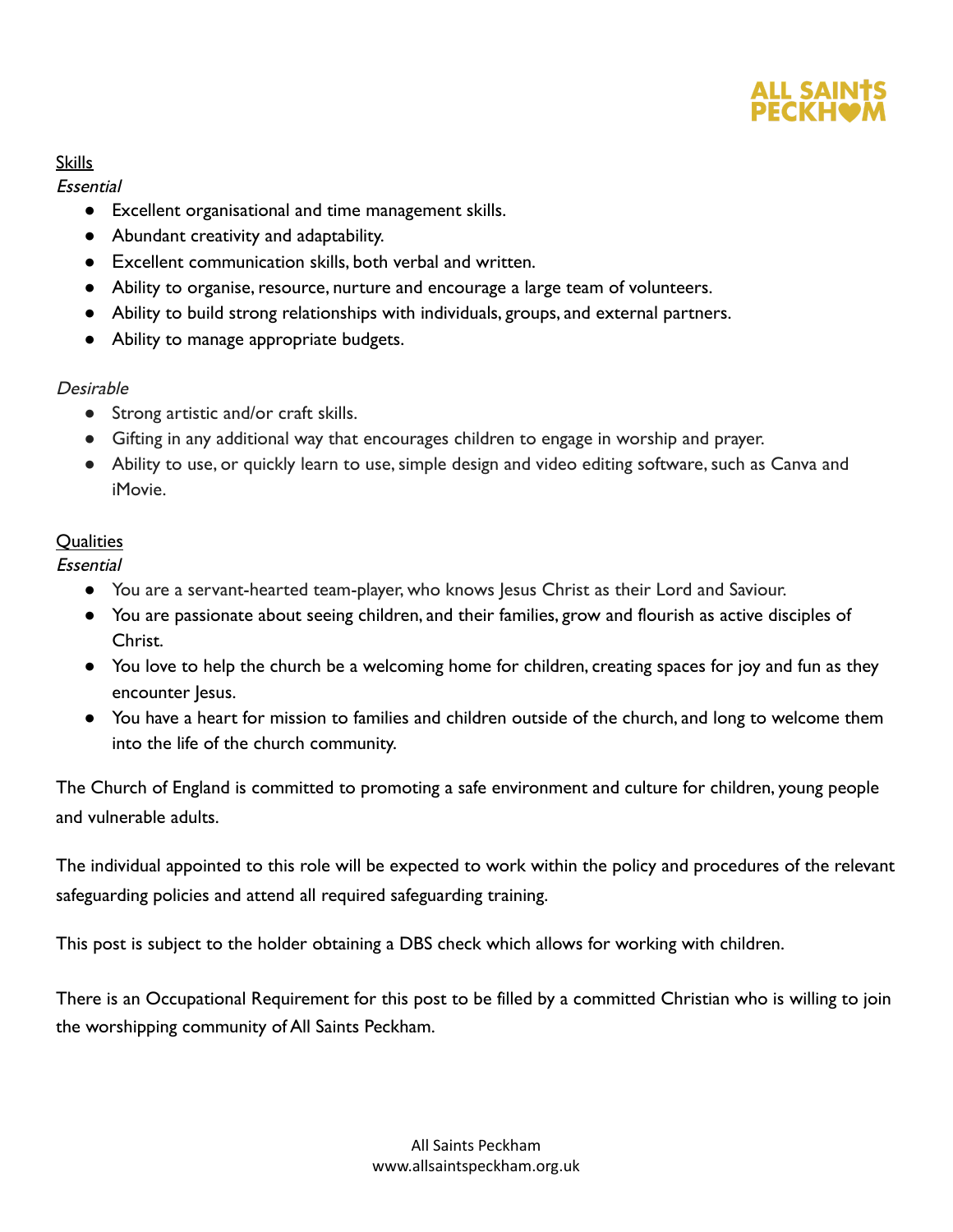

## Job Specification

#### Role Purpose

To support the vision and mission of intergenerational worship at All Saints Peckham, by leading the discipleship and teaching of children aged 0-11, and creating a supportive ministry with families, both in- and outside the church.This will require a strong sense of vision for the sustained spiritual growth of our children, and a fresh perspective for the development of a new ministry to families.

#### Key Outcomes (Children)

To support and encourage children aged 0-11 as they embark on a transformative, life-long journey of faith in Jesus.

More specifically:

- To be an energetic, fun and inspirational leader of the children's ministry at All Saints Peckham, helping each child to feel welcomed, known and loved as a valued member of the church family.
- To coordinate in partnership with volunteer children's leaders the running of midweek and Sunday groups for children attending All Saints Peckham, including developing plans for teaching series.
- To manage and encourage a large team of up to 40 children's team volunteers, including setting rotas and facilitating team meetings.
- To support the formation of family-conscious and all-age congregational worship services.
- To manage the records of children and families via our online database (ChurchSuite), including consent and group attendance.
- To plan and execute key events for children such as holiday clubs, residentials, Light Parties, and Nativity services.
- To engage with local primary schools through the facilitation of (occasional) assemblies and class visits to the church site.
- Taking time to research and recognise community needs, develop, coordinate and facilitate after school and outreach activities, with a view to forging inclusive relationships between non-church and church-going children.
- To support the administration of our DBS checks and safeguarding training for volunteers.
- To contribute to the vision and direction of intergenerational worship and discipleship at All Saints, in conjunction with the staff team.